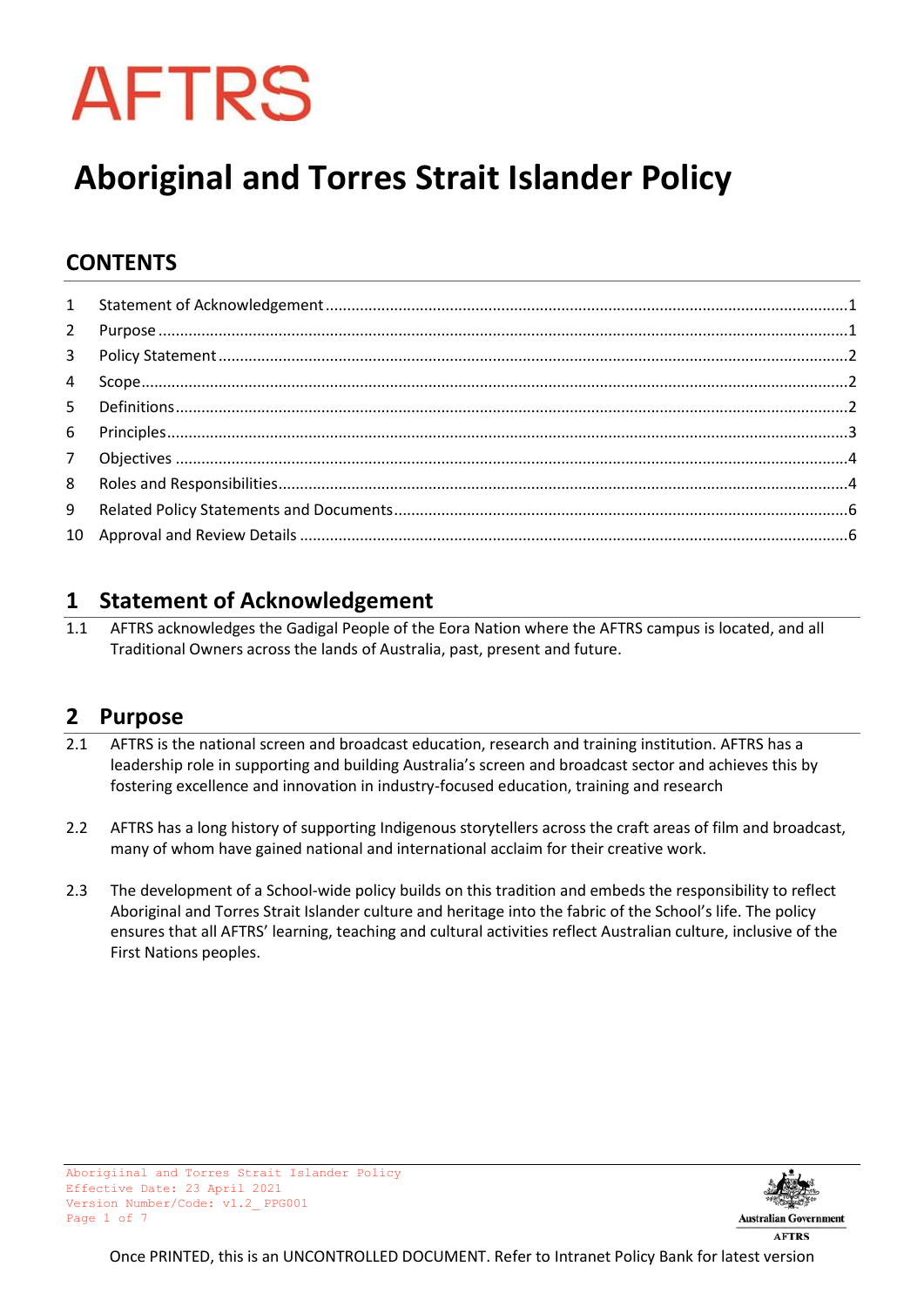## <span id="page-1-0"></span>**3 Policy Statement**

- 3.1 AFTRS articulates its commitment to Aboriginal and Torres Strait Islander culture and storytelling as integral to Australian culture and identity, and undertakes to reflect this commitment across all its activities by working to fulfil the objectives as stated in section 7.
- 3.2 AFTRS is a cultural agency and an educational institution that equips students for careers in the screen and broadcast industries, and provides advanced training to emerging and industry practitioners. AFTRS has a responsibility to create a 'culturally competent' industry, increase the participation of Indigenous people as skilled practitioners and champion the development of talented Indigenous storytellers across the screen and broadcast industries.

## <span id="page-1-1"></span>**4 Scope**

4.1 This policy applies to AFTRS employees and students.

## <span id="page-1-2"></span>**5 Definitions**

#### 5.1 **Indigenous**

- 5.1.1 With the exception of reference to international indigenous peoples, the term 'Indigenous' is used to refer to the Indigenous people of Australia, who are otherwise known as 'Aboriginal and/or Torres Strait Islander' people.
- 5.1.2 For the purposes of this policy 'Aboriginal and/or Torres Strait Islander' is the preferred term for the First Nations Peoples of Australia. References to specific language groups, nations, clans and kinship affiliations may be relevant depending on the context. For example, in the School's Acknowledgement of Country, the reference is "…*the Gadigal People of the Eora Nation".*

#### 5.2 **Aboriginal and Torres Strait Islander people**

- 5.2.1 For the purposes of this document, an Aboriginal or Torres Strait Islander person is anyone who is:<sup>1</sup>
	- of Aboriginal and/or Torres Strait Islander descent; and
	- identifies as Aboriginal and/or Torres Strait Islander; and
	- is recognised by the Indigenous community in which they live as an Aboriginal and/or Torres Strait Islander person.

#### 5.3 **Indigenous Work vs Indigenous Content**

- 5.3.1 As a descriptive term, 'Indigenous' is used by AFTRS in two distinct ways:
- 5.3.1.1 *Indigenous work* to refer to film, broadcast or digital work authored by Indigenous practitioners;
- 5.3.1.2 *Indigenous content* to refer to stories, subjects or material featuring Aboriginal and/or Torres Strait Islander culture or heritage in any form
- 5.3.2 A film may therefore involve *Indigenous content* but not be an *Indigenous work.*

Aboriginal and Torres Strait Islander Policy Effective Date: 23 April 2021 Version Number/Code: v1.2\_ PPG001 Page 2 of 7



<sup>1</sup> Based on the definition adopted by the Commonwealth of Australia for administrative purposes.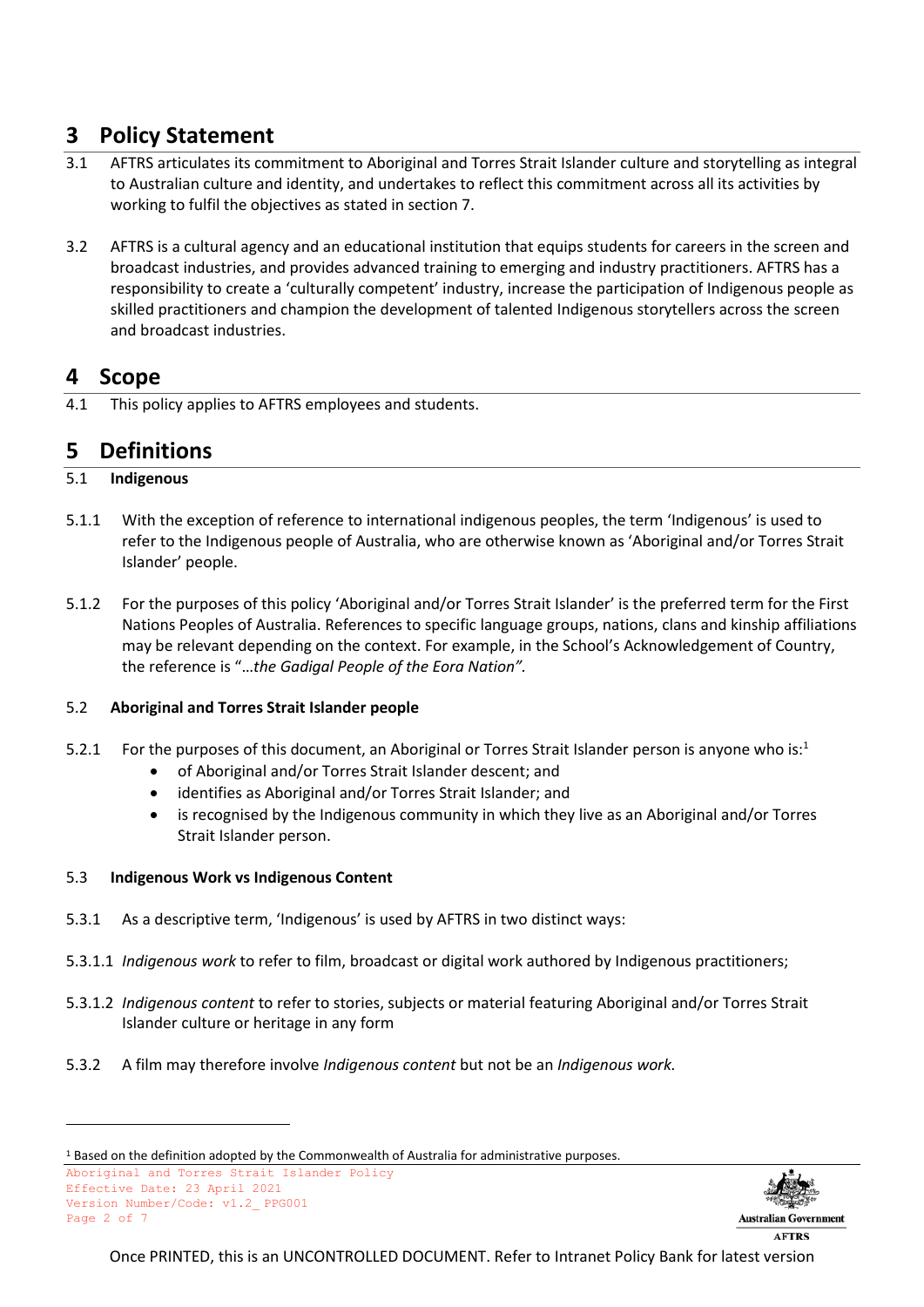#### 5.4 **Indigenous Cultural Competency**

5.4.1 The *National Best Practice Framework for Indigenous Cultural Competency in Australian Universities* describes Indigenous cultural competency as:<sup>2</sup>

"Indigenous cultural competence requires an organisational culture that is committed to social justice, human rights and the process of reconciliation through valuing and supporting Indigenous cultures, knowledges and peoples as integral to the core business of the institution. "It requires effective inclusive policies and procedures, monitoring mechanisms and allocation of sufficient resources to foster culturally competent behaviour and practice at all levels of the institution.

"Embedding Indigenous cultural competence requires commitment to a whole of institution approach, including increasing the University's engagement with Indigenous communities, Indigenisation of the curriculum, proactive provision of services and support to Indigenous students, capacity building of Indigenous staff, professional development of non-Indigenous staff and the inclusion of Indigenous cultures and knowledges as a visual and valued aspect of University life, governance and decision-making."

## <span id="page-2-0"></span>**6 Principles**

#### 6.1 **Respect**

- 6.1.1 AFTRS acknowledges Aboriginal and/or Torres Strait Islander people as the original Australians and ongoing custodians of country, and respects the unique place they occupy within Australian society and subsequently within AFTRS. This extends to:
	- respect for Indigenous cultures and heritage, including the recognition of Indigenous cultural and intellectual property rights, maintenance of cultural integrity and respect for cultural beliefs; and
	- respect for Indigenous individuals and communities.  $3$
- 6.1.2 AFTRS also commits to formally acknowledging Aboriginal and/or Torres Strait Islanders as Australia's First Peoples, when appropriate, at AFTRS events.

#### 6.2 **Shared Responsibility and Policy Development**

- 6.2.1 Implementation of this policy is a responsibility shared across the School. Moving forward, each Division and Unit will have the responsibility to develop approaches that arise from this policy as relevant to their area of work or activity, e.g. Indigenous staff induction.
- 6.2.2 AFTRS will consider this policy in the preparation and review of major School initiatives, programs and strategies.

#### 6.3 **Cultural Safety**

6.3.1 AFTRS is committed to an environment that is welcoming, respectful, culturally-safe, non-discriminatory and free of harassment for Aboriginal and Torres Strait Islander people.

#### 6.4 **Cultural Competency**

Aboriginal and Torres Strait Islander Policy Effective Date: 23 April 2021 Version Number/Code: v1.2\_ PPG001 Page 3 of 7



**AFTRS** 

<sup>2</sup> *National Best Practice Framework for Indigenous Cultural Competency in Australian Universities*, Universities Australia, October 2011.

<sup>3</sup> *Pathways & Protocols: A filmmaker's guide to working with Indigenous people, culture and concepts, Screen Australia*, 2008.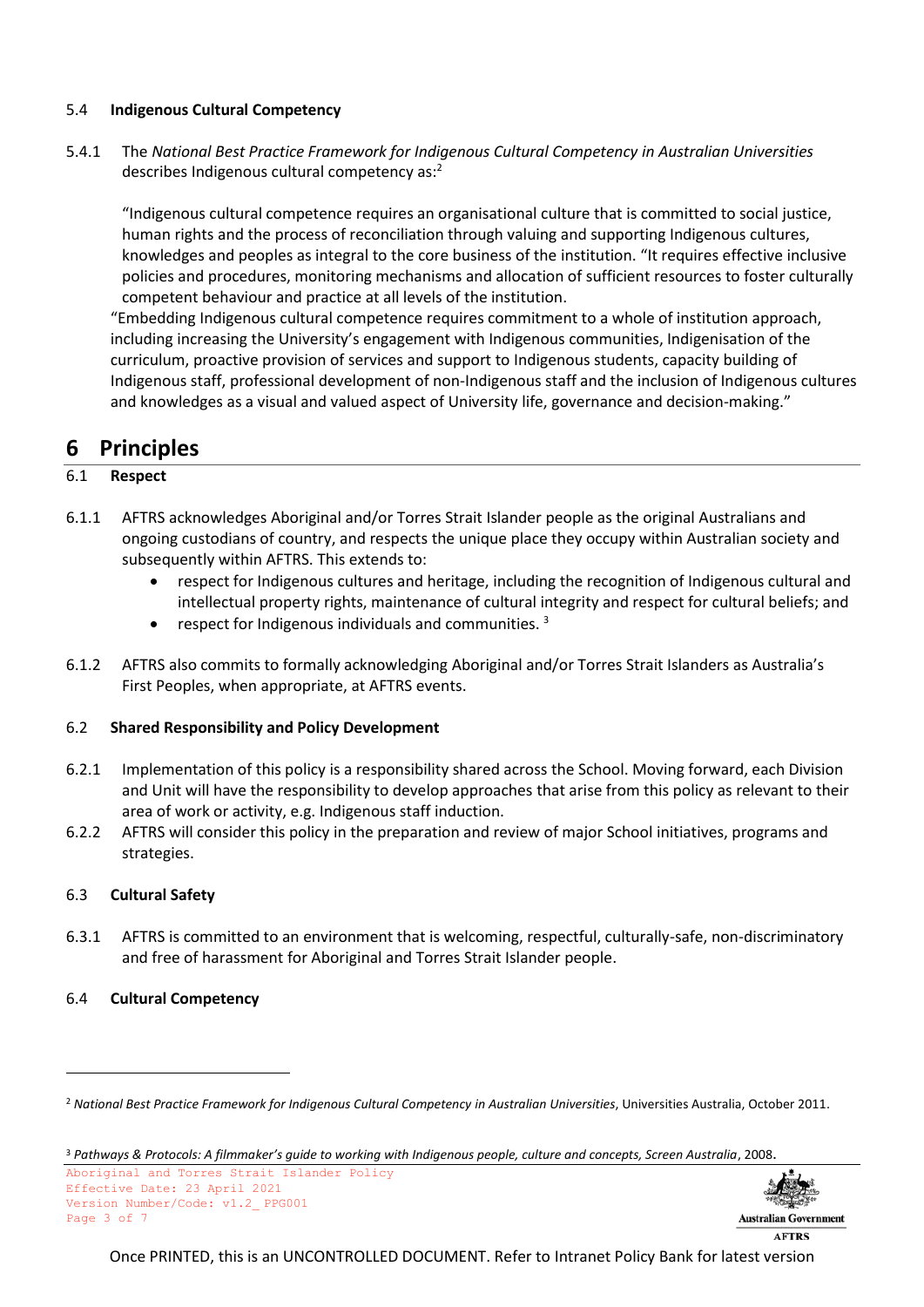6.4.1 AFTRS is committed to an environment that is welcoming, respectful, culturally-safe, non-discriminatory and free of harassment for Aboriginal and Torres Strait Islander people.<sup>4</sup>

#### 6.5 **Equitable Employment**

6.5.1 AFTRS is committed to the achievement of equitable targets and outcomes in Aboriginal and Torres Strait Islander employment. The School will ensure that Indigenous employment objectives are specifically included in all major AFTRS strategies and plans.

## <span id="page-3-0"></span>**7 Objectives**

In working to fulfil its commitments to Aboriginal and Torres Strait Islander people and cultures under this policy, AFTRS states the following objectives:

- 7.1 **To increase the Indigenous cultural competence of AFTRS, its staff and students, so that they better understand and appreciate Indigenous culture and heritage, and the impact of these on their work, including:**
	- taking Aboriginal and Torres Strait Islander cultural considerations into account in all AFTRS policies and practices, e.g. staff induction;
	- embedding relevant education about Aboriginal and Torres Strait Islander culture, practices and protocols in teaching across the School;
	- continuing the School's engagement with Indigenous communities;
	- proactively providing services and support to Aboriginal and Torres Strait students;
	- building capacity among Aboriginal and Torres Strait Islander staff;
	- encouraging and supporting the increased employment of Indigenous staff across the School;
- 7.2 **To develop and champion Indigenous storytelling and representations of Aboriginal and Torres Strait Islander cultures in screen and broadcast media, including:**
	- encouraging the use of material by or about Aboriginal and Torres Strait Islander people in teaching modules;
	- supporting Aboriginal and Torres Strait Islander students in telling their own stories;
	- cultivating and disseminating knowledge and understanding about Aboriginal and Torres Strait Islander storytelling in the screen and broadcast industries;
	- actively engaging Indigenous people as teachers, speakers, workshop leaders and guest lecturers where appropriate.
- 7.3 **To increase the participation of Indigenous people as skilled practitioners in the screen and broadcast industries, including:**
	- making AFTRS more accessible for Indigenous students at all levels
	- raising the profile of AFTRS as a pathway for talented Indigenous students seeking screen and broadcast education
	- linking Indigenous students and participants with industry, and supporting them to build professional networks to achieve professional outcomes.

## <span id="page-3-1"></span>**8 Roles and Responsibilities**

#### 8.1 **The CEO of AFTRS**

Aboriginal and Torres Strait Islander Policy Effective Date: 23 April 2021 Version Number/Code: v1.2\_ PPG001 Page 4 of 7



<sup>4</sup> Adapted from National Best Practice Framework for Indigenous Cultural Competency in Australian Universities, Universities Australia, October 2011.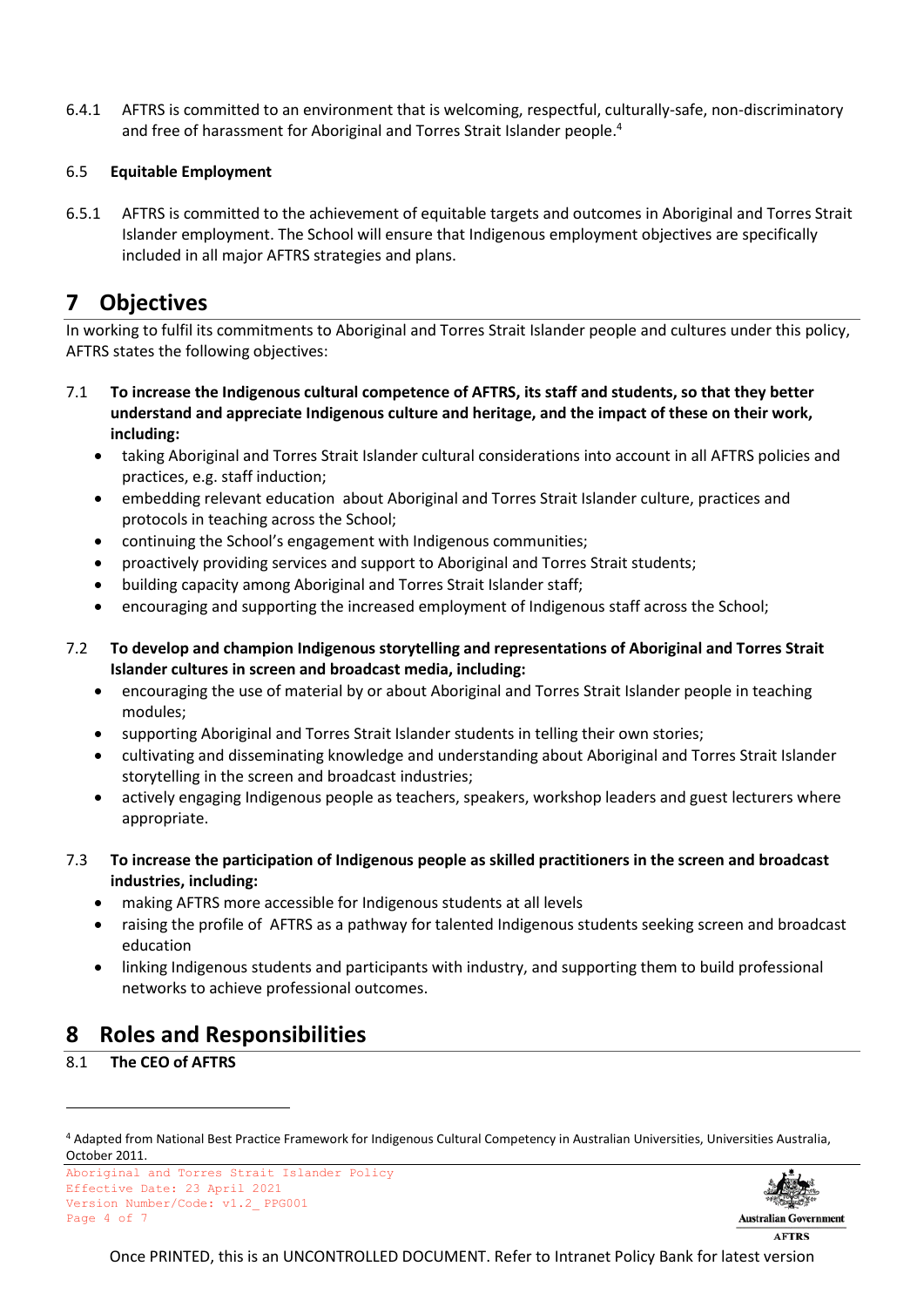8.1.1 The CEO is responsible for the implementation of this policy, and is also responsible for including performance expectations in the work-plans of Executives to ensure that these policy objectives are achieved across the School.

#### 8.2 **Executives and Heads of Departments**

8.2.1 Executives and Heads of Departments are responsible for the implementation of this policy within their Division, and for including relevant performance indicators in the work-plans of their staff to ensure these policy objectives are achieved across the School.

#### 8.3 **The Indigenous Unit**

- 8.3.1 In January 2016, the Indigenous Unit was formed to provide a focus within the School and the broader industry to nurture and support Indigenous students, emerging talent and existing practitioners. The Unit connects relevant community representatives and industry bodies with Indigenous course participants to address specific skill gaps in the industry. The Unit implements programs of professional development across film, television and radio practice, and works on strategic engagement with a diverse range of Indigenous communities to develop and implement training.
- 8.3.2 The Indigenous Unit also provides support to the CEO and Executive through advice and consultation, and encourages working collaboratively across the School to achieve these policy objectives.

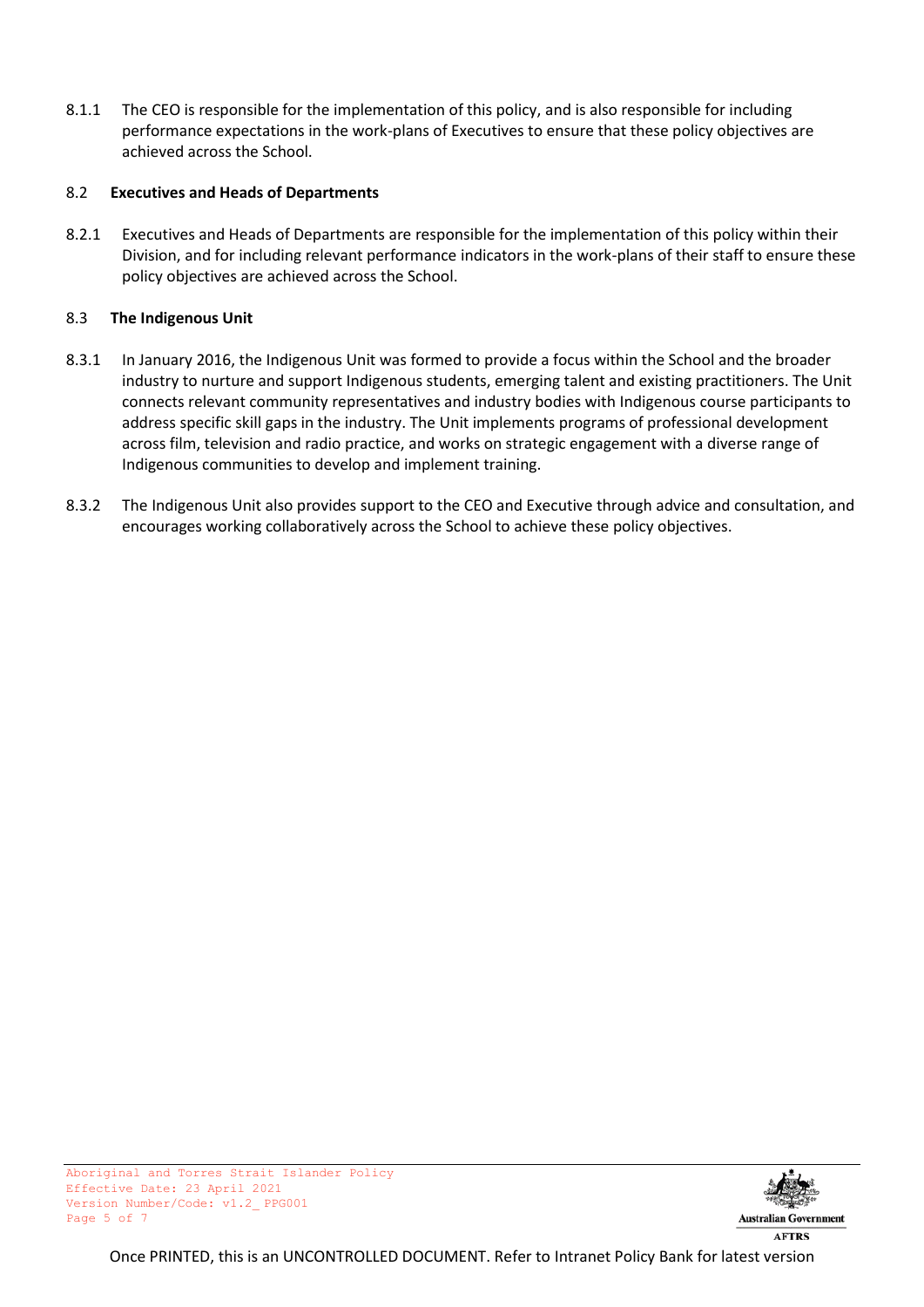## <span id="page-5-0"></span>**9 Related Policy Statements and Documents**

#### 9.1 **United Nations Declaration on the Rights of Indigenous Peoples**

9.1.1 The Declaration on the Rights of Indigenous Peoples, adopted by the General Assembly on 13 September 2007, is a set of principles describing equality, non-discrimination, partnership, consultation and cooperation between Indigenous peoples and governments and their institutions. The Australian Government officially endorsed this document on 3 April 2009. Article 16 references the rights of Indigenous people to establish their own media and have access to all forms of non-indigenous media without discrimination.

<https://www.humanrights.gov.au/publications/un-declaration-rights-indigenous-peoples-1>

#### 9.2 **Industry Protocols**

9.2.1 Terri Janke, *Pathways & Protocols: A filmmaker's guide to working with Indigenous people, culture and concepts*, Screen Australia, 2008.

This guide provides practical and transparent principles and protocols that facilitate respectful filmmaking involving Indigenous cultural heritage in Australian film and television production. Referenced by State and Federal film funding agencies as the foundation for best practice when screen projects involve Indigenous content or communities, the guide's framework and principles also apply to broadcast projects more generally.

[http://www.screenaustralia.gov.au/getmedia/16e5ade3-bbca-4db2-a433-94bcd4c45434/Pathways-and-](http://www.screenaustralia.gov.au/getmedia/16e5ade3-bbca-4db2-a433-94bcd4c45434/Pathways-and-Protocols)[Protocols](http://www.screenaustralia.gov.au/getmedia/16e5ade3-bbca-4db2-a433-94bcd4c45434/Pathways-and-Protocols)

#### 9.3 **University Frameworks**

9.3.1 Executives *National Best Practice Framework for Indigenous Cultural Competency in Australian Universities*, Universities Australia, October 2011

Australian universities are currently implementing the key guiding principles established by the Indigenous Cultural Competency in Australian Universities Best Practice Framework. This Framework was created through a project undertaken by Universities Australia and the Higher Education Advisory Council with funding provided by the Department of Education, Employment and Workplace Relations. [https://www.universitiesaustralia.edu.au/policy-submissions/diversity-equity/indigenous-higher](https://www.universitiesaustralia.edu.au/policy-submissions/diversity-equity/indigenous-higher-education/indigenous-cultural-competency-framework/)[education/indigenous-cultural-competency-framework/](https://www.universitiesaustralia.edu.au/policy-submissions/diversity-equity/indigenous-higher-education/indigenous-cultural-competency-framework/)

### <span id="page-5-1"></span>**10 Approval and Review Details**

| <b>Approval and</b>       | <b>Details</b>                     |
|---------------------------|------------------------------------|
| <b>Review</b>             |                                    |
| <b>Approval Authority</b> | CEO                                |
|                           | $-23$ April 2021                   |
| Responsible Officer       | Director, First Nations & Outreach |
| <b>Contact Officer</b>    | Policy & Governance Officer        |
| Distribution              | Intranet and AFTRS Website         |
|                           | Staff, Student and Public facing   |
| <b>Next Review Date</b>   | April 2024                         |

Aboriginal and Torres Strait Islander Policy Effective Date: 23 April 2021 Version Number/Code: v1.2\_ PPG001 Page 6 of 7